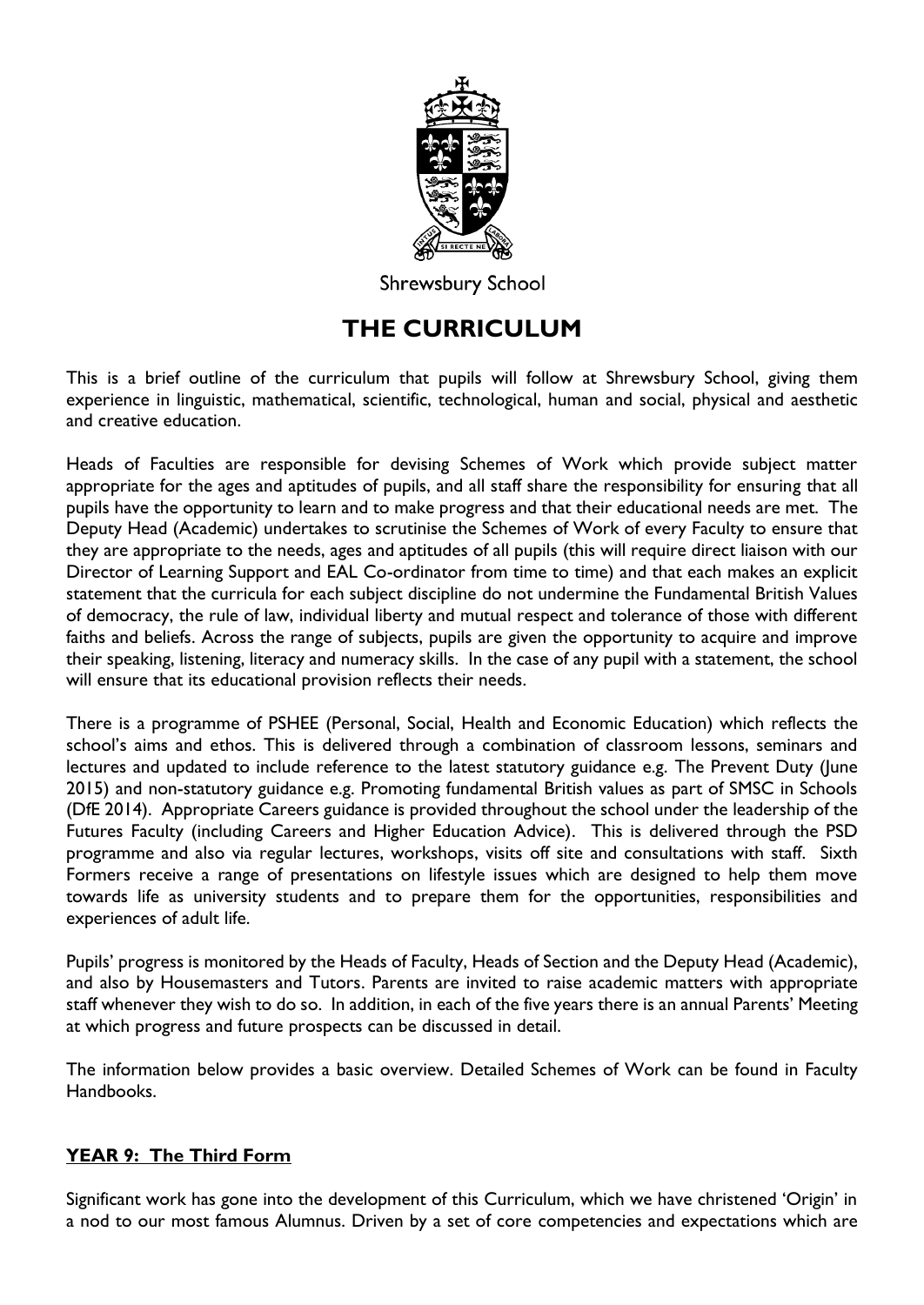super-disciplinary, this dynamic course is intended to provide a secure foundation on intellectual excitement and curiosity from which pupils are able to stride forward in future years.

Without detracting from intellectual focus or the need for progress at the right rate, we have made the curriculum as broad as possible.

All pupils follow a full year's course in English, History, Geography, Philosophy & Theology, Latin, French, Maths and the three sciences. All pupils also take half-year courses in Design & Technology and Art, and Spanish and German. It is also possible for a pupil to take a whole year of Greek in place of Spanish and German. Music, Drama, PE, and Computing are also given significant time in the curriculum and there is an appropriate space for PSD.

Pupils have a tutor period once a week in small groups – this provides an opportunity for them to discuss their progress and any matters arising with their tutor and also to update their SHREWD profile (an online record of their learning journey).

#### **YEAR 10: The Fourth Form**

The work follows on from that in the Third Form. All pupils take English, Mathematics, Physics, Chemistry, and Biology to (I)GCSE. In addition, all pupils are required to take at least one Modern Foreign Language, chosen from French, German and Spanish. These "core" subjects are supplemented by groups of optional subjects which include Latin or Ancient History, Greek, History, Geography, Art, Design and Technology, Religious Studies, Music, PE, Astronomy, Drama and Computer Science.

The courses embarked upon at the beginning of the Fourth Form year are continued through the two years to the (I)GCSE examination, and pupils also follow a PSD course (lessons for this occur one per week in the Fourth Form and then fortnightly in the Fifth Form and are supplemented by additional lectures and experiences).

## **YEAR 11: The Fifth Form**

Pupils will continue with the two-year course started in the Fourth Form. During the year, all pupils receive advice (including preliminary careers guidance), so that the subjects they choose for their Sixth Form courses suitably reflect their interests, their capabilities and their future. Documents about the subjects themselves and about careers guidance at School are sent to all parents at the end of the Michaelmas Term in order that they may initiate discussions with their sons and daughters and identify problem areas to be discussed with Staff. During the Lent Term, the school runs an Options Fair for pupils, parents and guardians in advance of the final choices process.

Pupils write a personal statement about their plans for the Sixth Form and are interviewed by a senior member of staff to check that sensible choices are being made. At the end of the year, following the Public Examinations, we operate a fortnight-long 'Post GCSE Programme' wherein there is a heavy emphasis on PSD but also the pupils are afforded the opportunity to test their Sixth Form timetable, making adjustments to their choices if appropriate.

## **YEARS 12 & 13: The Sixth Form**

All Pupils at Shrewsbury begin their Sixth Form with the intention of studying for Four Qualifications. Three of these will be A Levels. They will then choose a fourth A level or an Extended Project (EPQ).

Pupils can choose from 24 subjects: English, Mathematics, Further Mathematics, French, German, Spanish, Latin, Greek, Physics, Chemistry, Biology, History, Geography, Philosophy & Theology, Classical